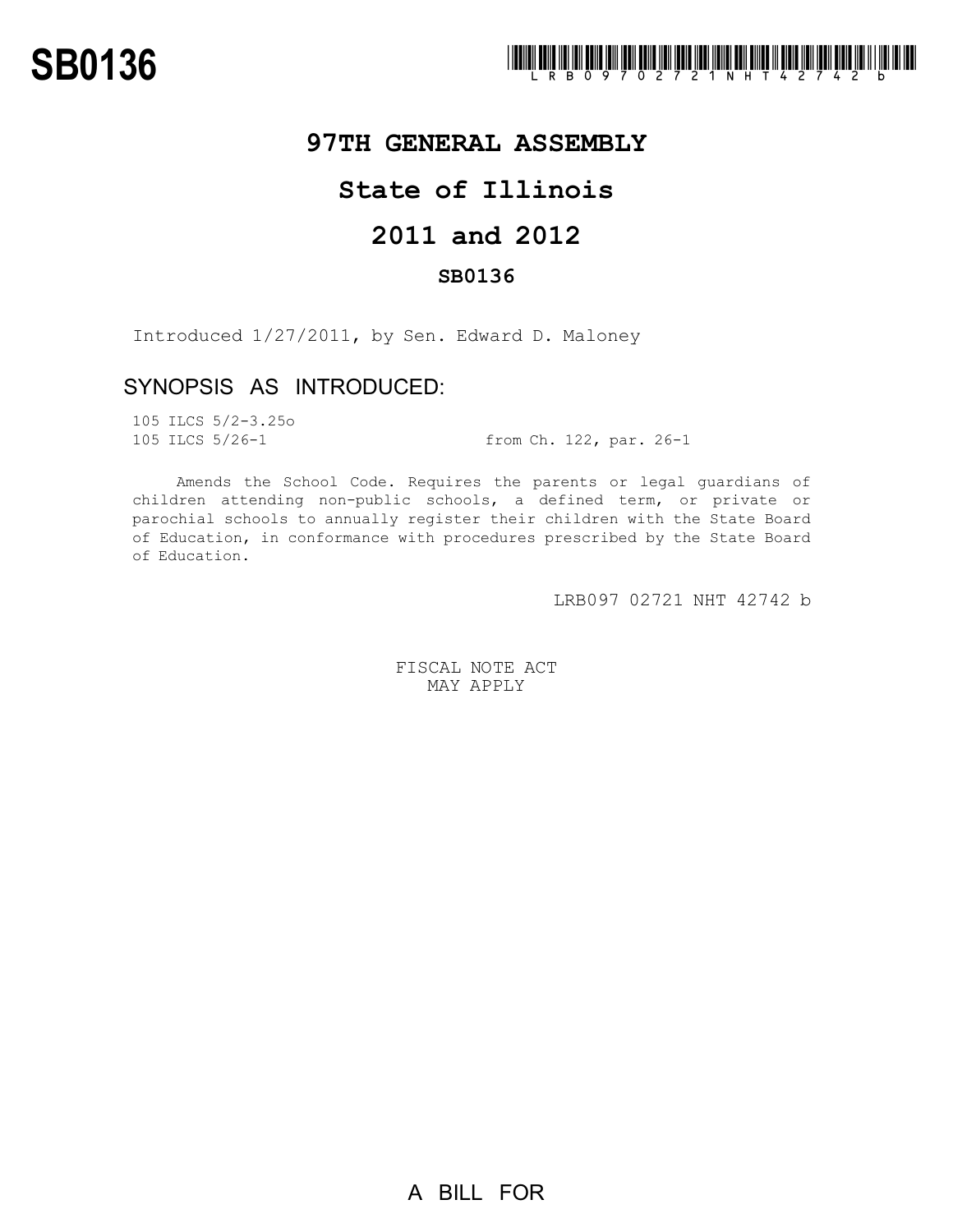1

AN ACT concerning education.

#### **Be it enacted by the People of the State of Illinois, represented in the General Assembly:** 2 3

Section 5. The School Code is amended by changing Sections 2-3.25o and 26-1 as follows: 4 5

(105 ILCS 5/2-3.25o) 6

Sec. 2-3.25o. Registration and recognition of non-public elementary and secondary schools; student registration. 7 8

(a) Findings. The General Assembly finds and declares (i) that the Constitution of the State of Illinois provides that a "fundamental goal of the People of the State is the educational development of all persons to the limits of their capacities" and (ii) that the educational development of every school student serves the public purposes of the State. In order to ensure that all Illinois students and teachers have the opportunity to enroll and work in State-approved educational institutions and programs, the State Board of Education shall provide for the voluntary registration and recognition of non-public elementary and secondary schools. 9 10 11 12 13 14 15 16 17 18 19

(b) Registration. All non-public elementary and secondary schools in the State of Illinois may voluntarily register with the State Board of Education on an annual basis. Registration shall be completed in conformance with procedures prescribed by 20 21 22 23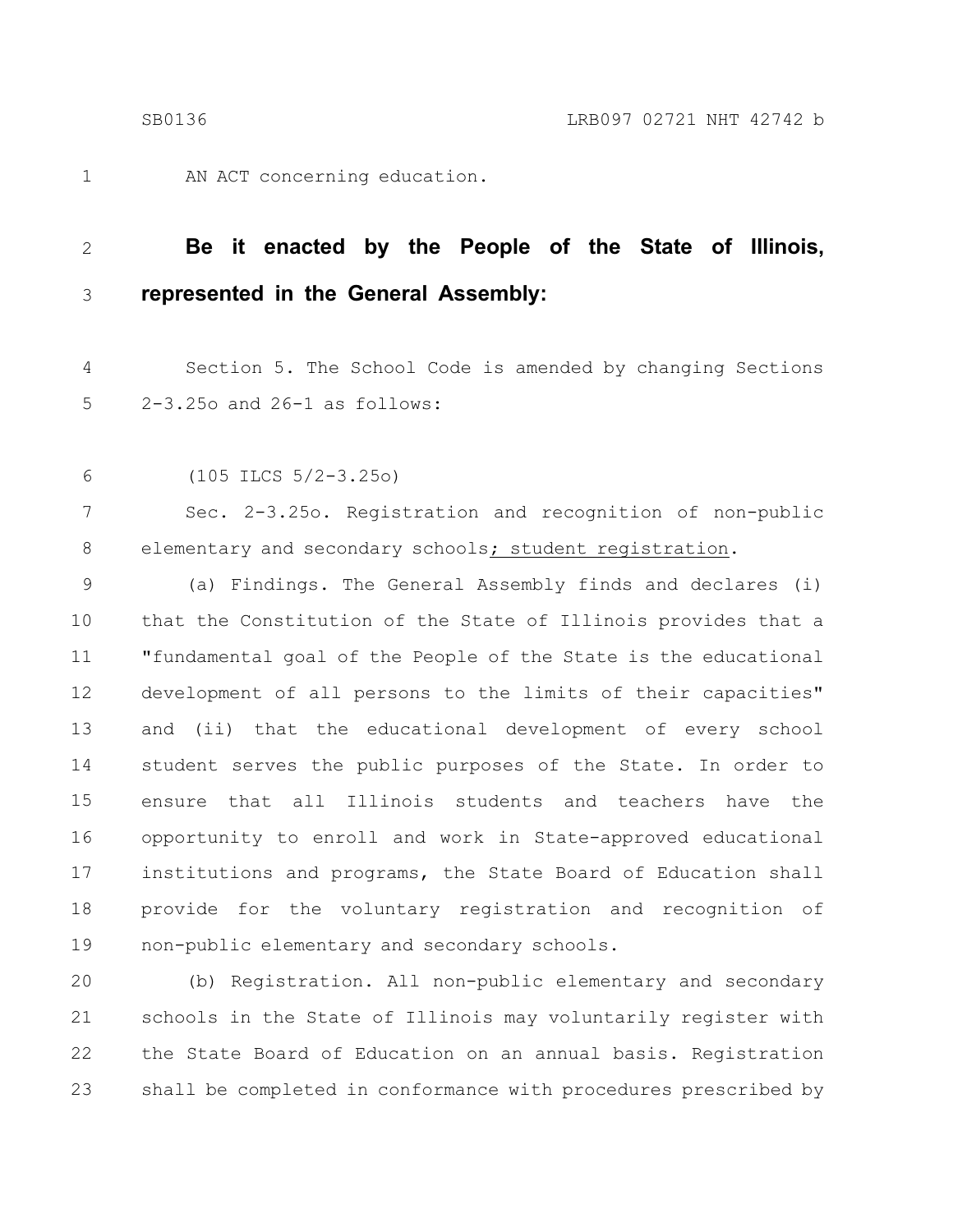the State Board of Education. Information required for registration shall include assurances of compliance (i) with federal and State laws regarding health examination and immunization, attendance, length of term, and nondiscrimination and (ii) with applicable fire and health safety requirements. 1 2 3 4 5 6

The parents or legal guardians of all children attending non-public elementary or secondary schools in this State must annually register their children with the State Board of Education, in conformance with procedures prescribed by the State Board of Education. 7 8 9 10 11

(c) Recognition. All non-public elementary and secondary schools in the State of Illinois may voluntarily seek the status of "Non-public School Recognition" from the State Board of Education. This status may be obtained by compliance with administrative guidelines and review procedures as prescribed by the State Board of Education. The guidelines and procedures must recognize that some of the aims and the financial bases of non-public schools are different from public schools and will not be identical to those for public schools, nor will they be more burdensome. The guidelines and procedures must also recognize the diversity of non-public schools and shall not impinge upon the noneducational relationships between those schools and their clientele. 12 13 14 15 16 17 18 19 20 21 22 23 24

(c-5) Prohibition against recognition. A non-public elementary or secondary school may not obtain "Non-public 25 26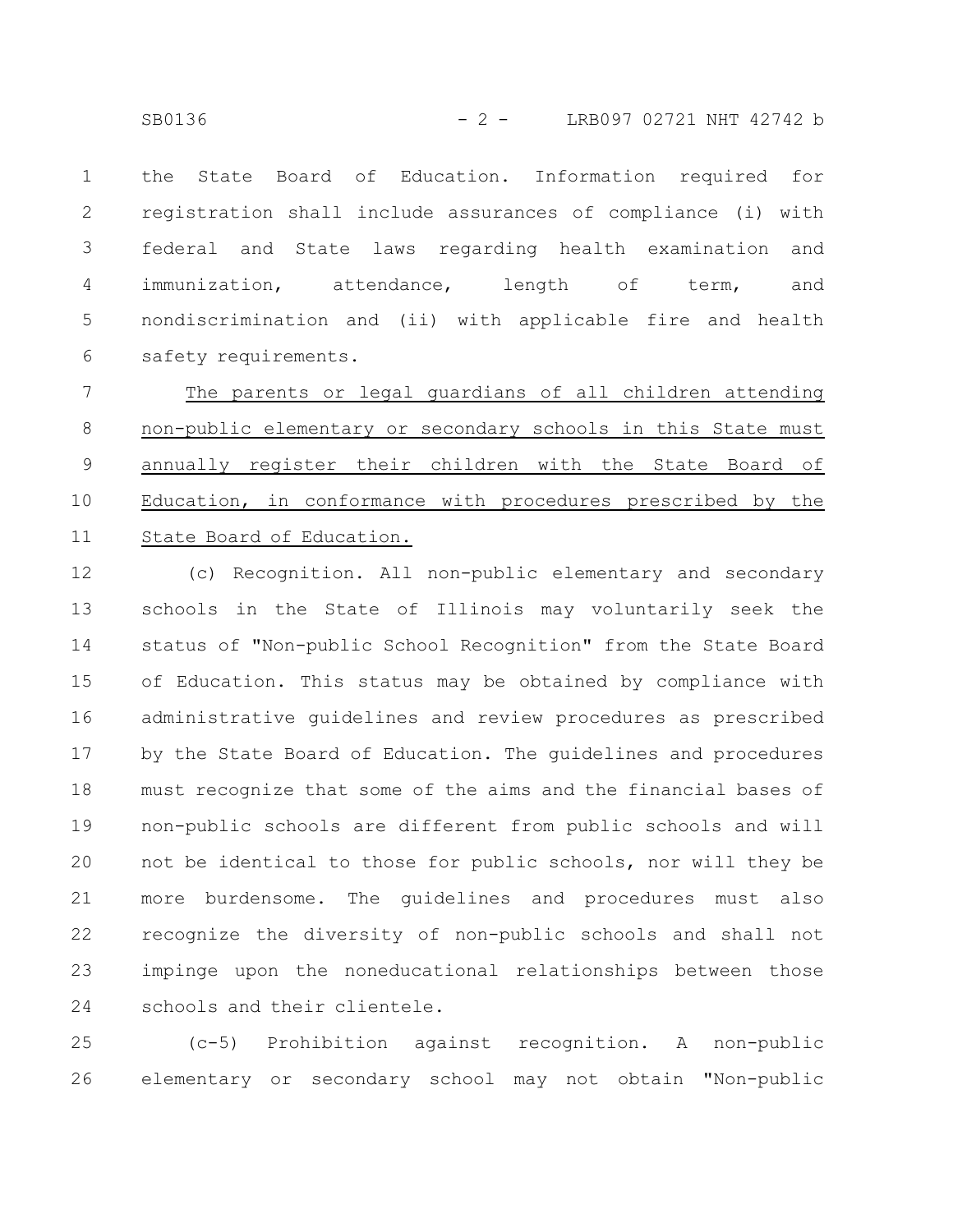School Recognition" status unless the school requires all certified and non-certified applicants for employment with the school, after July 1, 2007, to authorize a fingerprint-based criminal history records check as a condition of employment to determine if such applicants have been convicted of any of the enumerated criminal or drug offenses set forth in Section 21-23a of this Code or have been convicted, within 7 years of the application for employment, of any other felony under the laws of this State or of any offense committed or attempted in any other state or against the laws of the United States that, if committed or attempted in this State, would have been punishable as a felony under the laws of this State. 1 2 3 4 5 6 7 8 9 10 11 12

Authorization for the check shall be furnished by the applicant to the school, except that if the applicant is a substitute teacher seeking employment in more than one non-public school, a teacher seeking concurrent part-time employment positions with more than one non-public school (as a reading specialist, special education teacher, or otherwise), or an educational support personnel employee seeking employment positions with more than one non-public school, then only one of the non-public schools employing the individual shall request the authorization. Upon receipt of this authorization, the non-public school shall submit the applicant's name, sex, race, date of birth, social security number, fingerprint images, and other identifiers, as prescribed by the Department of State Police, to the Department 13 14 15 16 17 18 19 20 21 22 23 24 25 26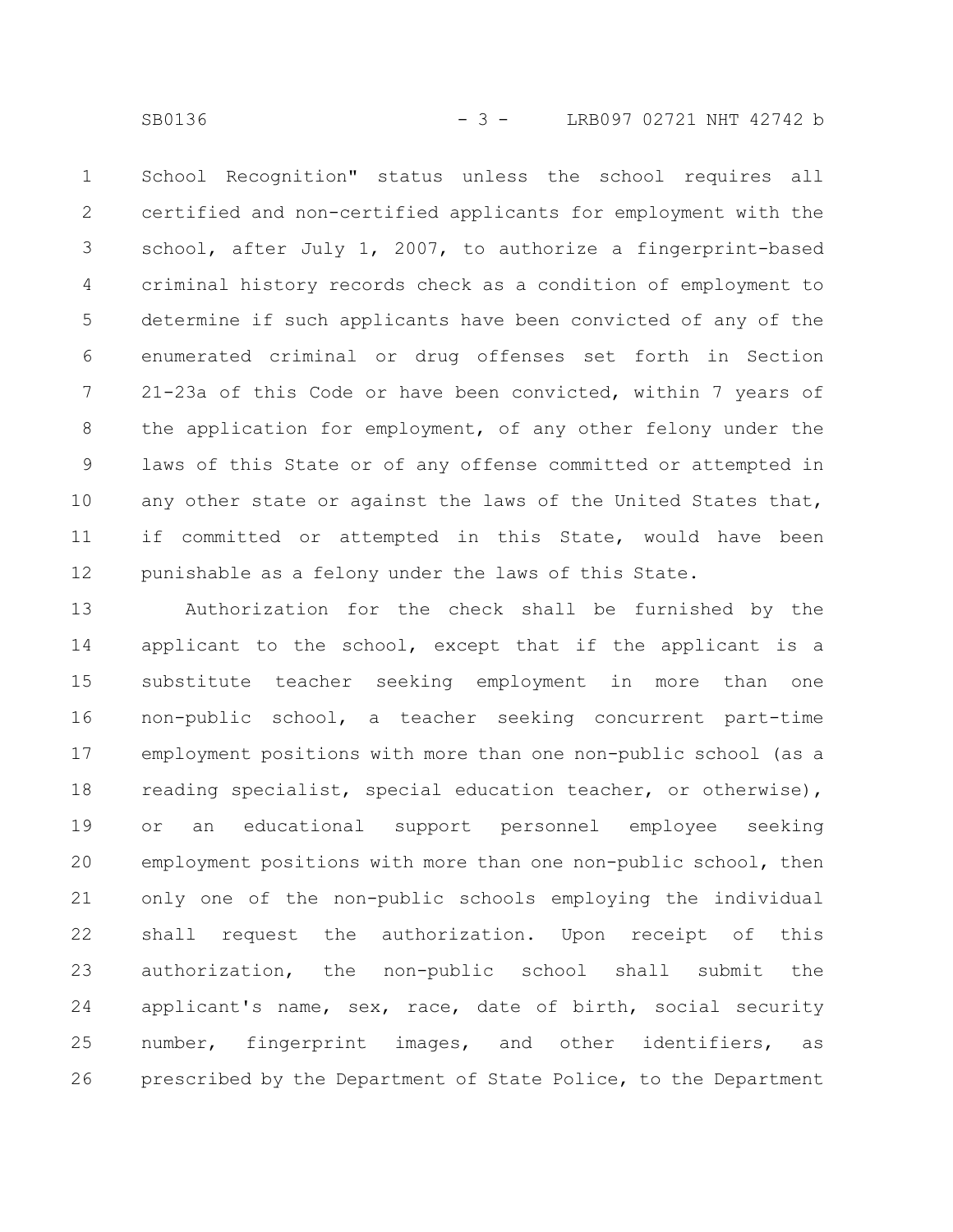SB0136 - 4 - LRB097 02721 NHT 42742 b

of State Police. 1

The Department of State Police and Federal Bureau of Investigation shall furnish, pursuant to a fingerprint-based criminal history records check, records of convictions, forever and hereafter, until expunged, to the president or principal of the non-public school that requested the check. The Department of State Police shall charge that school a fee for conducting such check, which fee must be deposited into the State Police Services Fund and must not exceed the cost of the inquiry. Subject to appropriations for these purposes, the State Superintendent of Education shall reimburse non-public schools for fees paid to obtain criminal history records checks under this Section. 2 3 4 5 6 7 8 9 10 11 12 13

A non-public school may not obtain recognition status unless the school also performs a check of the Statewide Sex Offender Database, as authorized by the Sex Offender Community Notification Law, for each applicant for employment, after July 1, 2007, to determine whether the applicant has been adjudicated a sex offender. 14 15 16 17 18 19

Any information concerning the record of convictions obtained by a non-public school's president or principal under this Section is confidential and may be disseminated only to the governing body of the non-public school or any other person necessary to the decision of hiring the applicant for employment. A copy of the record of convictions obtained from the Department of State Police shall be provided to the 20 21 22 23 24 25 26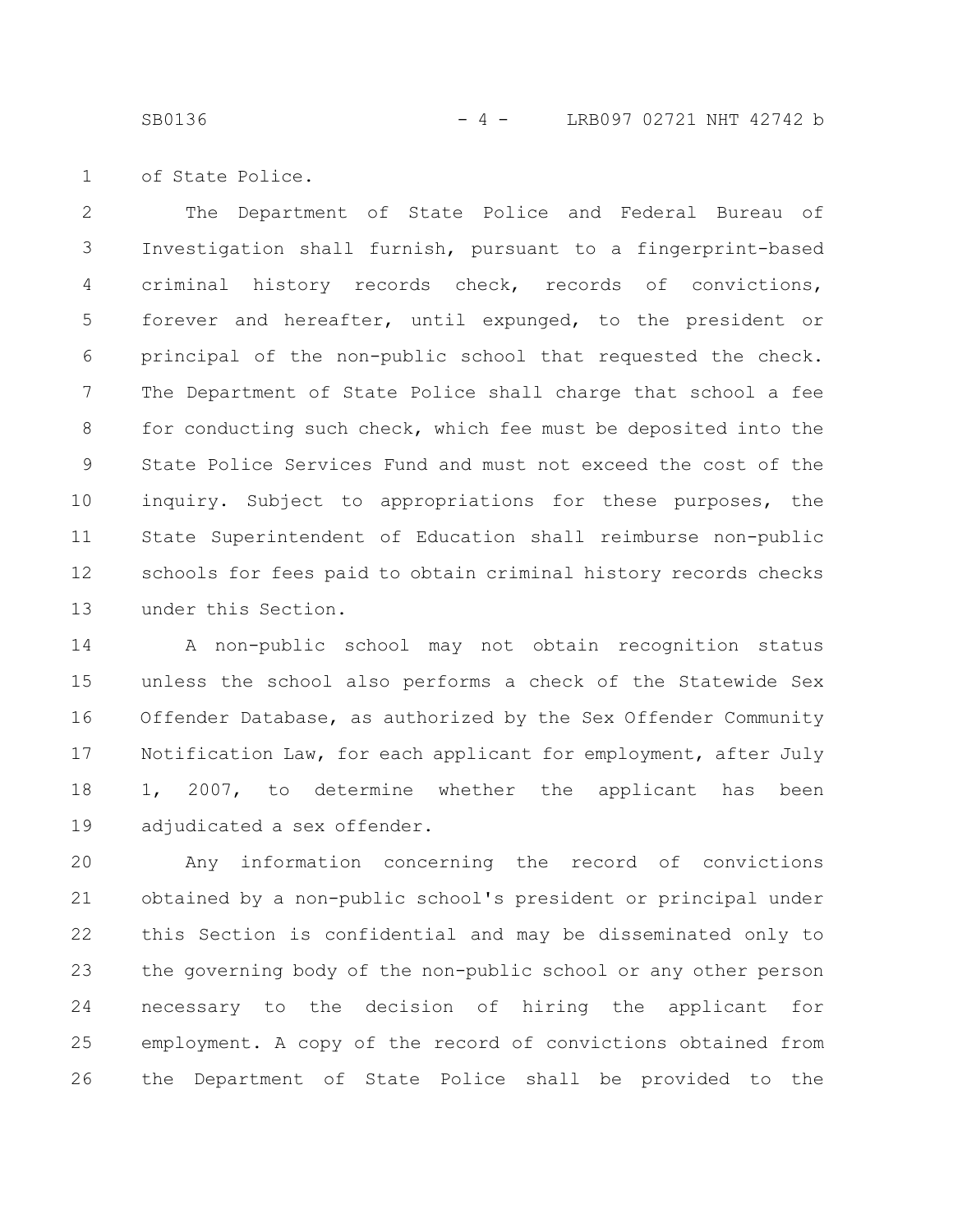applicant for employment. Upon a check of the Statewide Sex Offender Database, the non-public school shall notify the applicant as to whether or not the applicant has been identified in the Sex Offender Database as a sex offender. Any information concerning the records of conviction obtained by the non-public school's president or principal under this Section for a substitute teacher seeking employment in more than one non-public school, a teacher seeking concurrent part-time employment positions with more than one non-public school (as a reading specialist, special education teacher, or otherwise), or an educational support personnel employee seeking employment positions with more than one non-public school may be shared with another non-public school's principal or president to which the applicant seeks employment. Any person who releases any criminal history record information concerning an applicant for employment is guilty of a Class A misdemeanor and may be subject to prosecution under federal law, unless the release of such information is authorized by this Section. 1 2 3 4 5 6 7 8 9 10 11 12 13 14 15 16 17 18 19

No non-public school may obtain recognition status that knowingly employs a person, hired after July 1, 2007, for whom a Department of State Police and Federal Bureau of Investigation fingerprint-based criminal history records check and a Statewide Sex Offender Database check has not been initiated or who has been convicted of any offense enumerated in Section 21-23a of this Code or any offense committed or 20 21 22 23 24 25 26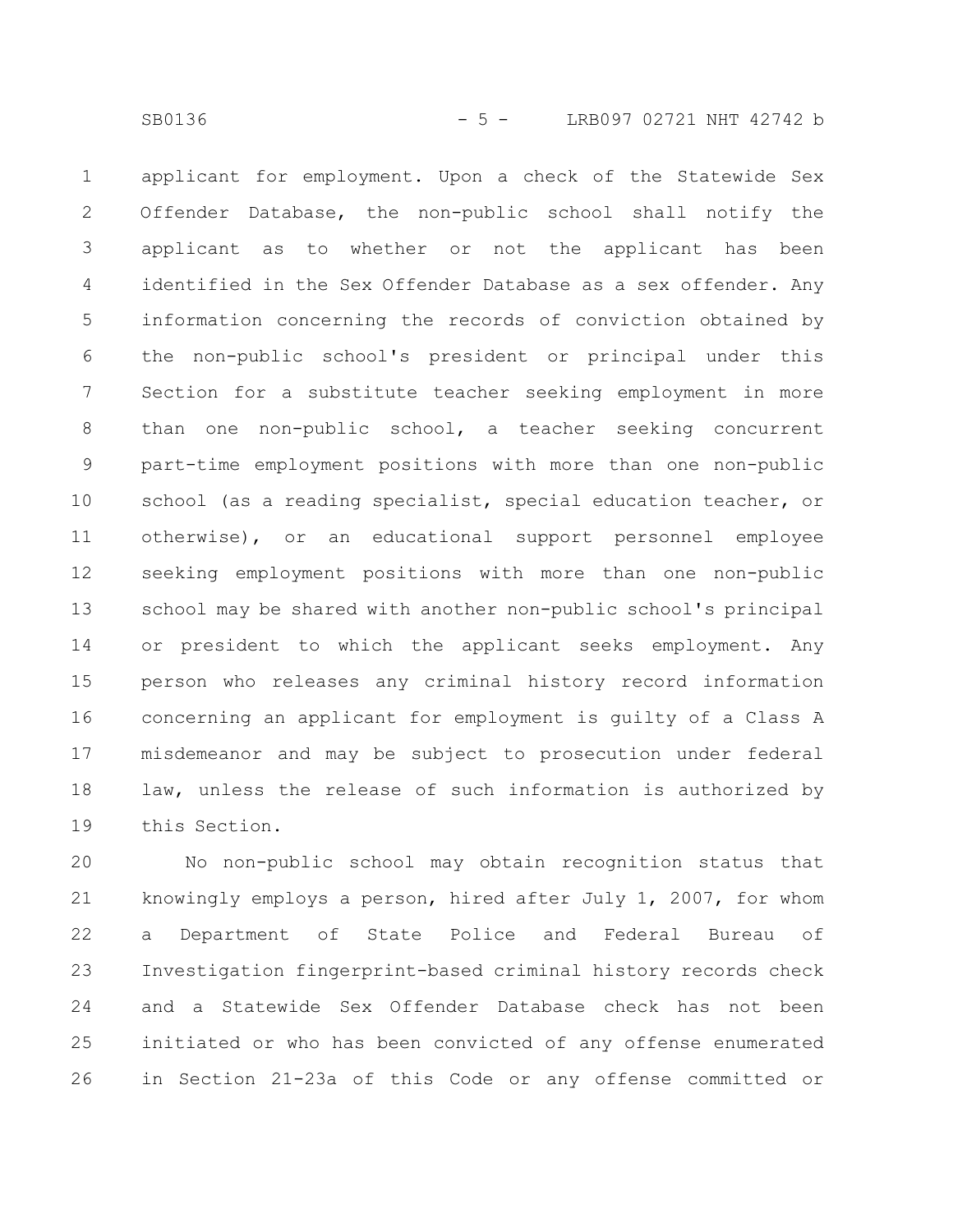attempted in any other state or against the laws of the United States that, if committed or attempted in this State, would have been punishable as one or more of those offenses. No non-public school may obtain recognition status under this Section that knowingly employs a person who has been found to be the perpetrator of sexual or physical abuse of a minor under 18 years of age pursuant to proceedings under Article II of the Juvenile Court Act of 1987. 1 2 3 4 5 6 7 8

In order to obtain recognition status under this Section, a non-public school must require compliance with the provisions of this subsection (c-5) from all employees of persons or firms holding contracts with the school, including, but not limited to, food service workers, school bus drivers, and other transportation employees, who have direct, daily contact with pupils. Any information concerning the records of conviction or identification as a sex offender of any such employee obtained by the non-public school principal or president must be promptly reported to the school's governing body. 9 10 11 12 13 14 15 16 17 18

(d) Public purposes. The provisions of this Section are in the public interest, for the public benefit, and serve secular public purposes. 19 20 21

(e) Definition. For purposes of this Section, a non-public school means any non-profit, non-home-based, and non-public elementary or secondary school that is in compliance with Title VI of the Civil Rights Act of 1964 and attendance at which satisfies the requirements of Section 26-1 of this Code. 22 23 24 25 26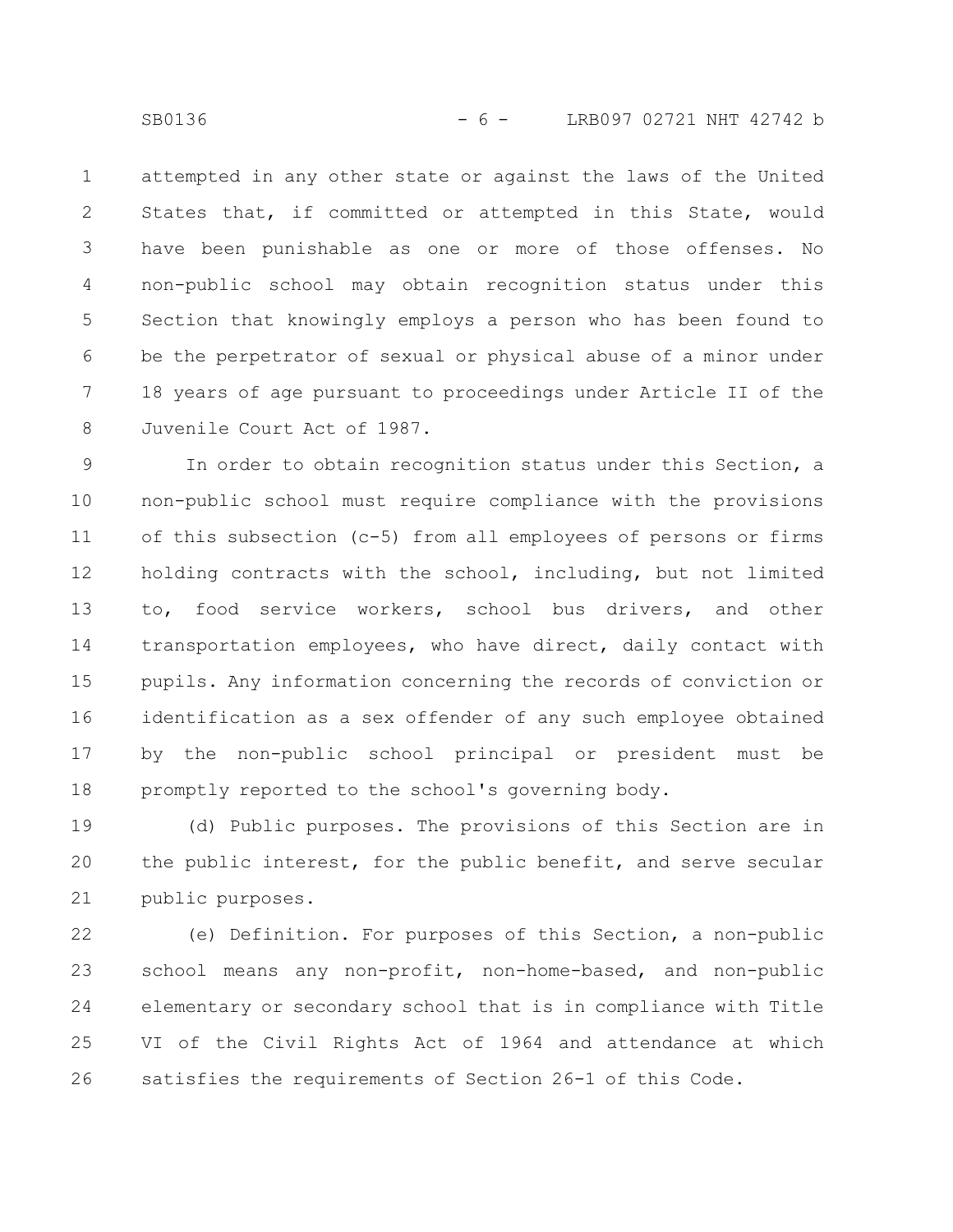(Source: P.A. 95-351, eff. 8-23-07; 96-431, eff. 8-13-09.) 1

(105 ILCS 5/26-1) (from Ch. 122, par. 26-1) 2

Sec. 26-1. Compulsory school age-Exemptions. Whoever has custody or control of any child between the ages of 7 and 17 years (unless the child has already graduated from high school) shall cause such child to attend some public school in the district wherein the child resides the entire time it is in session during the regular school term, except as provided in Section 10-19.1, and during a required summer school program established under Section 10-22.33B; provided, that the following children shall not be required to attend the public schools: 3 4 5 6 7 8 9 10 11 12

1. Any child attending a private or a parochial school where children are taught the branches of education taught to children of corresponding age and grade in the public schools $\tau$  and where the instruction of the child in the branches of education is in the English language, provided that the parents or legal guardians of the child annually register the child with the State Board of Education in accordance with procedures prescribed by the State Board of Education; 13 14 15 16 17 18 19 20 21

2. Any child who is physically or mentally unable to attend school, such disability being certified to the county or district truant officer by a competent physician licensed in Illinois to practice medicine and surgery in 22 23 24 25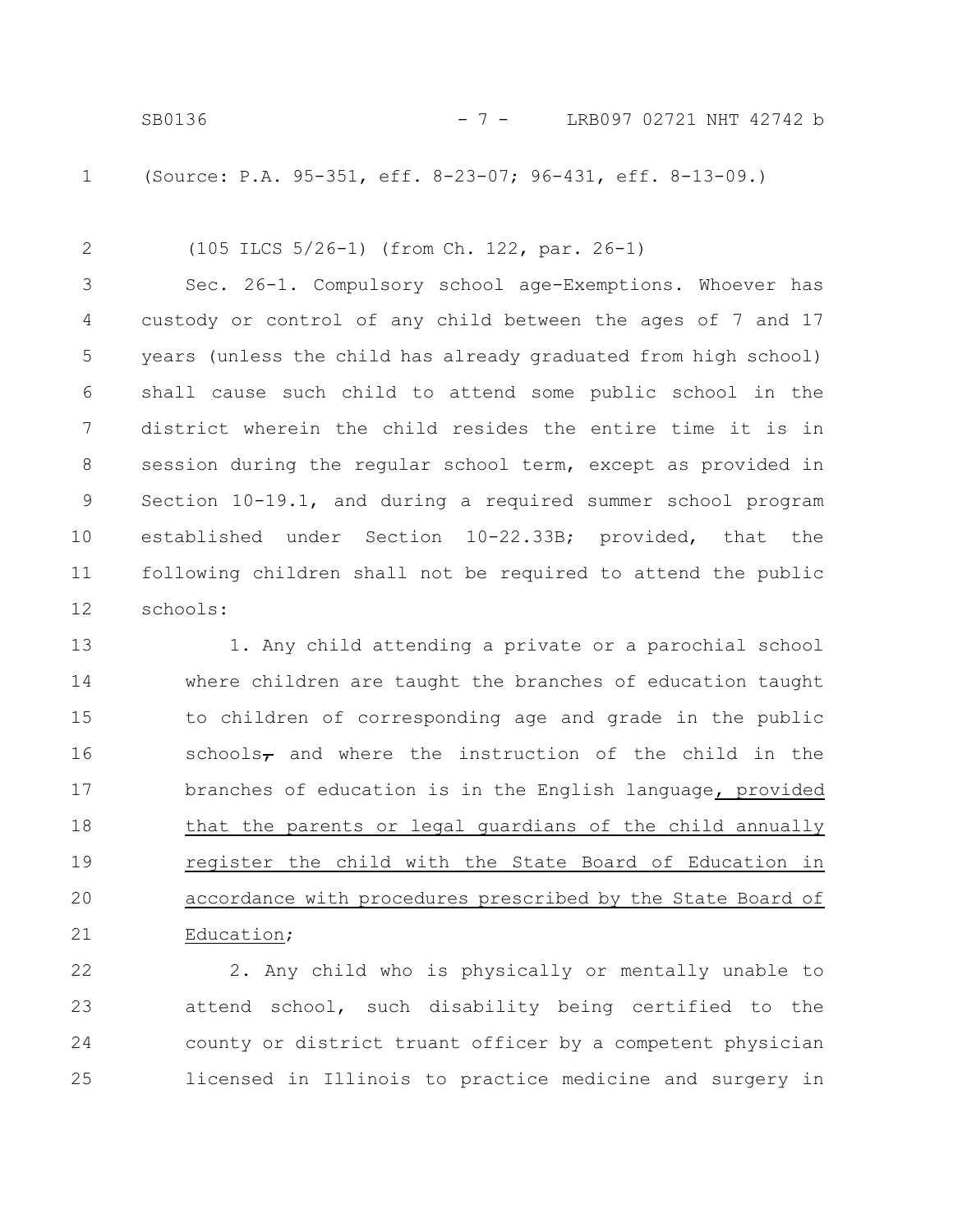all its branches, a chiropractic physician licensed under the Medical Practice Act of 1987, an advanced practice nurse who has a written collaborative agreement with a collaborating physician that authorizes the advanced practice nurse to perform health examinations, a physician assistant who has been delegated the authority to perform health examinations by his or her supervising physician, or a Christian Science practitioner residing in this State and listed in the Christian Science Journal; or who is excused for temporary absence for cause by the principal or teacher of the school which the child attends; the exemptions in this paragraph (2) do not apply to any female who is pregnant or the mother of one or more children, except where a female is unable to attend school due to a complication arising from her pregnancy and the existence of such complication is certified to the county or district truant officer by a competent physician; 1 2 3 4 5 6 7 8 9 10 11 12 13 14 15 16 17

3. Any child necessarily and lawfully employed according to the provisions of the law regulating child labor may be excused from attendance at school by the county superintendent of schools or the superintendent of the public school which the child should be attending, on certification of the facts by and the recommendation of the school board of the public school district in which the child resides. In districts having part time continuation schools, children so excused shall attend such schools at 18 19 20 21 22 23 24 25 26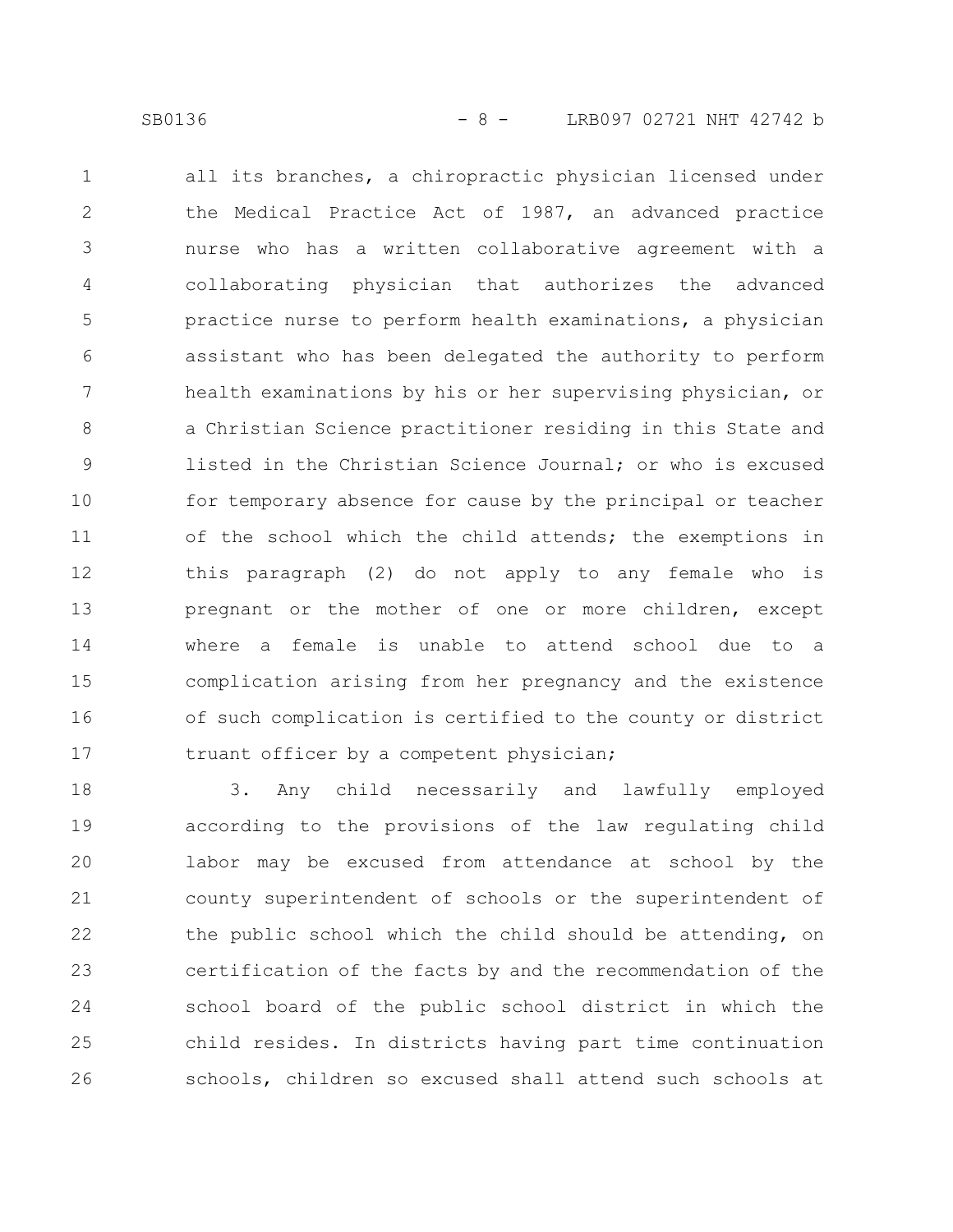1

### least 8 hours each week;

4. Any child over 12 and under 14 years of age while in attendance at confirmation classes; 2 3

5. Any child absent from a public school on a particular day or days or at a particular time of day for the reason that he is unable to attend classes or to participate in any examination, study or work requirements on a particular day or days or at a particular time of day, because the tenets of his religion forbid secular activity on a particular day or days or at a particular time of day. Each school board shall prescribe rules and regulations relative to absences for religious holidays including, but not limited to, a list of religious holidays on which it shall be mandatory to excuse a child; but nothing in this paragraph 5 shall be construed to limit the right of any school board, at its discretion, to excuse an absence on any other day by reason of the observance of a religious holiday. A school board may require the parent or guardian of a child who is to be excused from attending school due to the observance of a religious holiday to give notice, not exceeding 5 days, of the child's absence to the school principal or other school personnel. Any child excused from attending school under this paragraph 5 shall not be required to submit a written excuse for such absence after returning to school; and 4 5 6 7 8 9 10 11 12 13 14 15 16 17 18 19 20 21 22 23 24 25

26

6. Any child 16 years of age or older who (i) submits